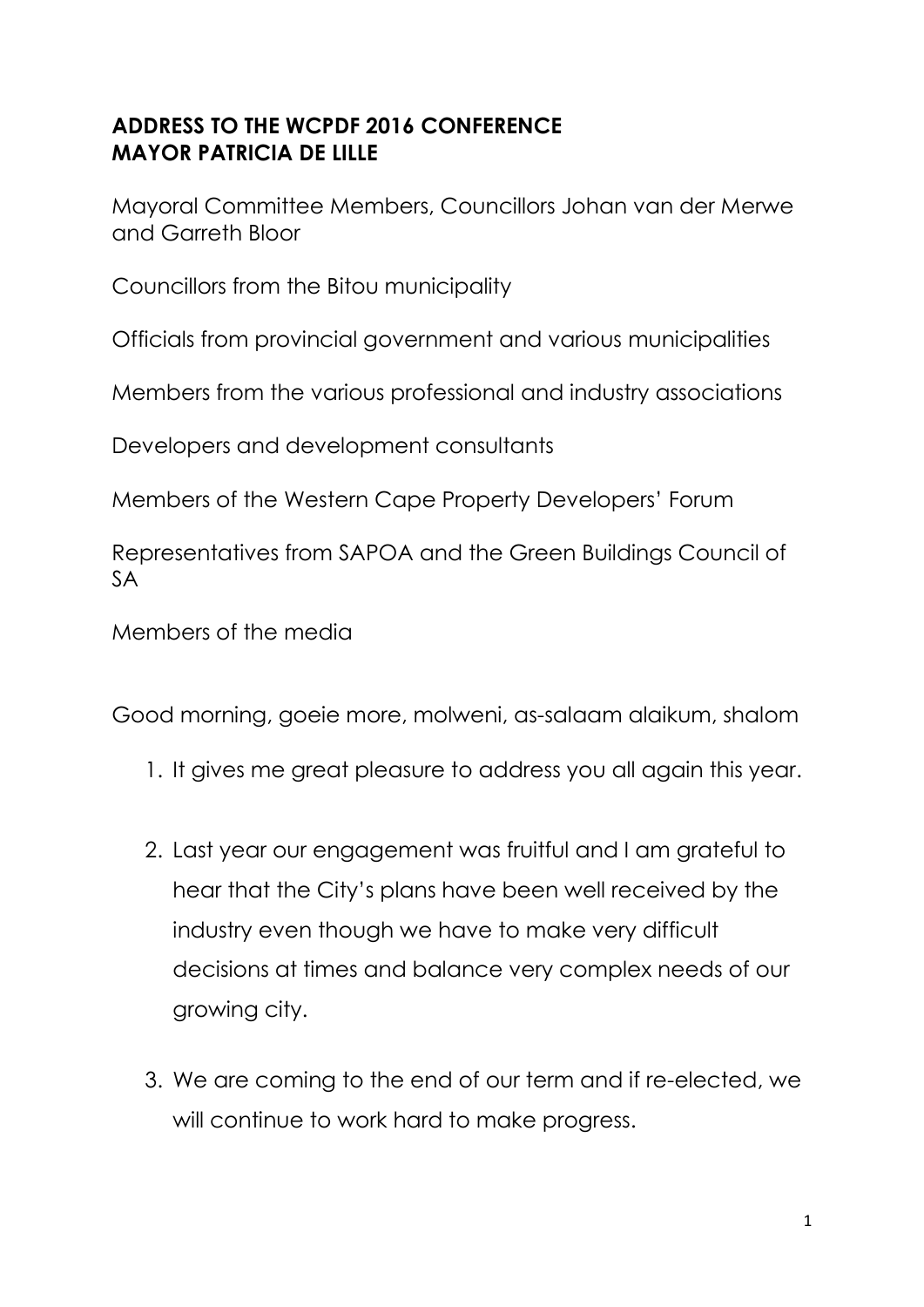- 4. Billions of rands of development and investment are coming into our city, keeping our unemployment rate of 21.1% lower than the national unemployment rate at 26.7%.
- 5. The property sector is a key part of our Economic Growth Strategy where we attract investment and create much needed jobs.
- 6. I encourage all investors and property developers to continue engaging with the trade and investment desk in my office so that we can be aware of your thinking and to hear where development opportunities lie.
- 7. We thank those developers and investors for their confidence in our city and we remain committed to sound, clean governance that will continue to attract investment and create jobs.
- 8. This forum is crucial to ensuring that we make this great city even greater.
- 9. In order to give effect to the new planning legislation and the development principles set out in SPLUMA, the Municipal Planning Tribunal has been established with highly qualified and experienced private and public sector members.
- 10. SPLUMA provides for various development principles, one of which is to redress the imbalances of the past and to ensure that there is equity in the application of spatial development planning and land use management systems.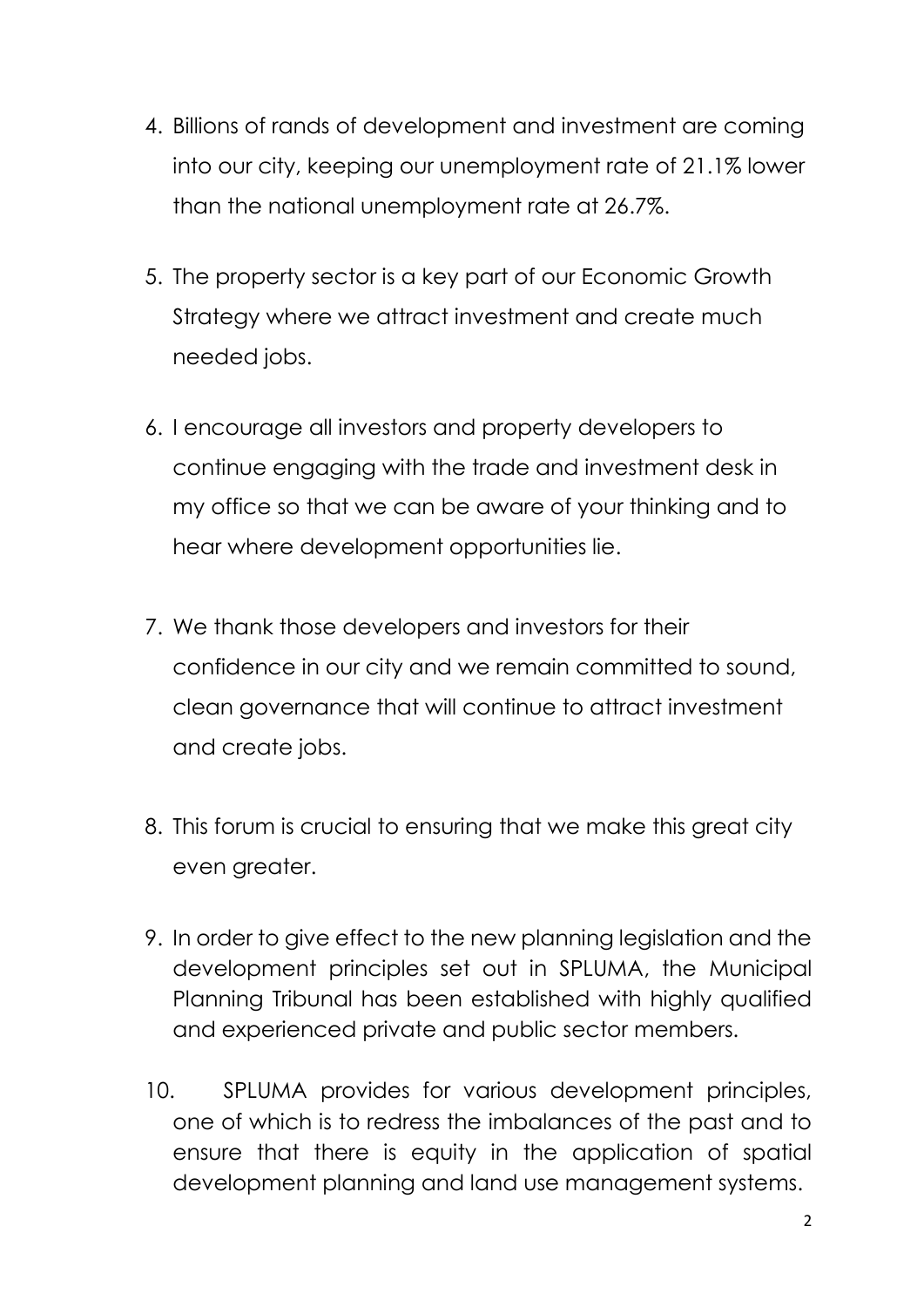- 11. Another development has been the adoption of the City's Transit Orientated Development strategy.
- 12. Our plan with this strategy is to prioritise development along major transport corridors.
- 13. With this strategy, our goal is to realise:
- o urban space that is compact and well connected,
- o developments that are conducive to economic and social efficiency,
- o where residents have easy access to efficient, sustainable and affordable public transport and utility services, and
- o and where we find a balance between protecting the environment and development
- 14. In order for us to achieve our goals all future developments must have the right mix of land uses that produce or attract movement in the right places with the aim of balancing and reducing travel patterns across the city.
- 15. The City of Cape Town is seeking to optimise the location of future residential areas for all income groups in relation to economic and work opportunities.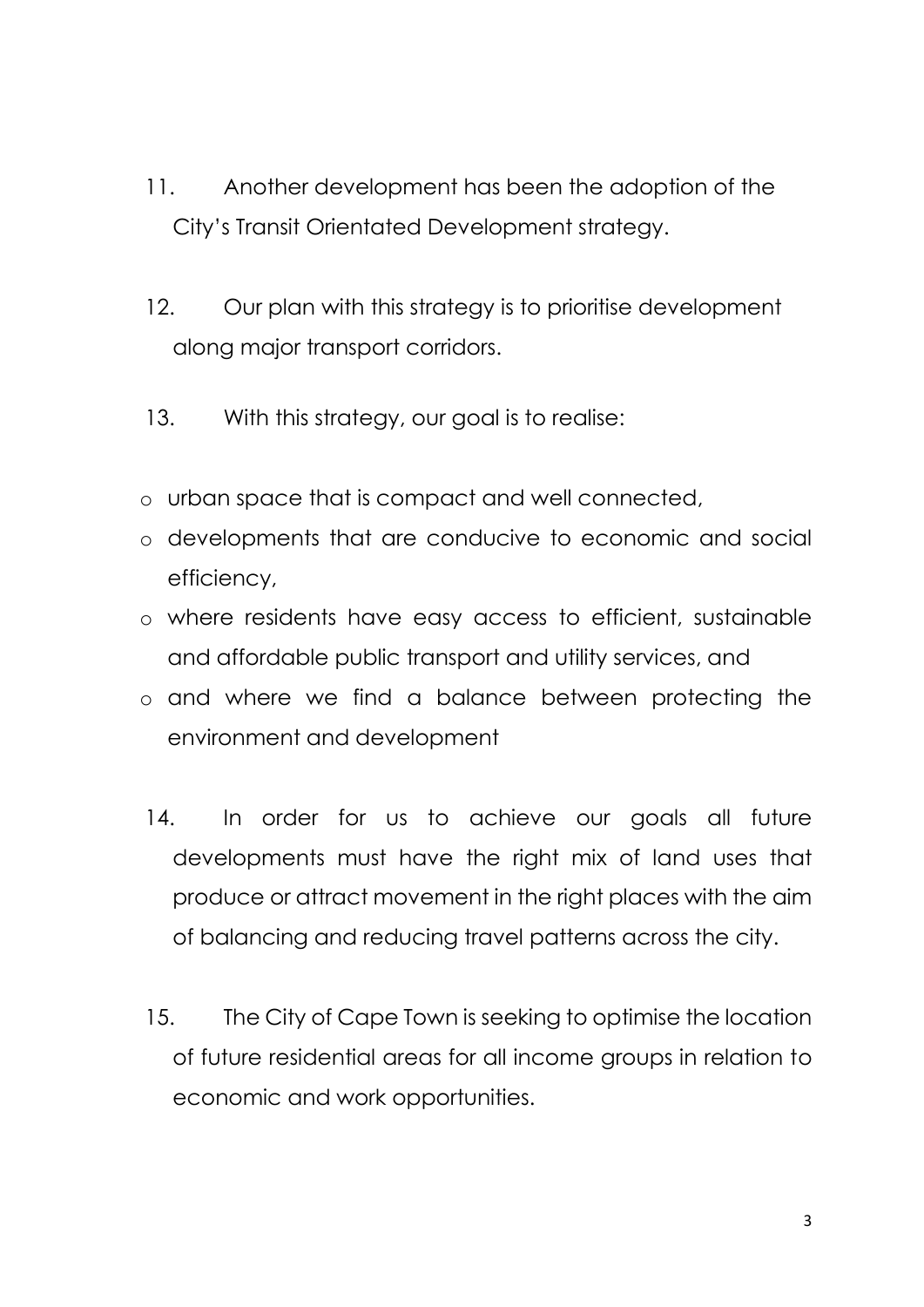- 16. This will result in shorter travel distances and times for all residents which will hold substantial benefits for lower-income households who currently spend a crippling proportion of their income on transport due to the dispersed nature of communities.
- 17. For this to happen, new developments should be a high density mix of housing, shopping, recreational and transport choices, and the location of these developments must enable residents to walk, cycle or use public transport.
- 18. I encourage all developers to consider our TOD Strategic Framework when planning new developments.
- 19. Going forward, the City will in conjunction with the private and public sector, implement this new approach to integrated spatial and transport planning to reverse the legacy of apartheid segregation and to meet the demands of future population growth in a more sustainable way.
- 20. Having said that, I would like to ask the forum developers and investors whether you are using our Economic Areas Management Programme (ECAMP) system?
- 21. Our ECAMP system identifies prioritised business zones where we can implement the Business Retention and Expansion project.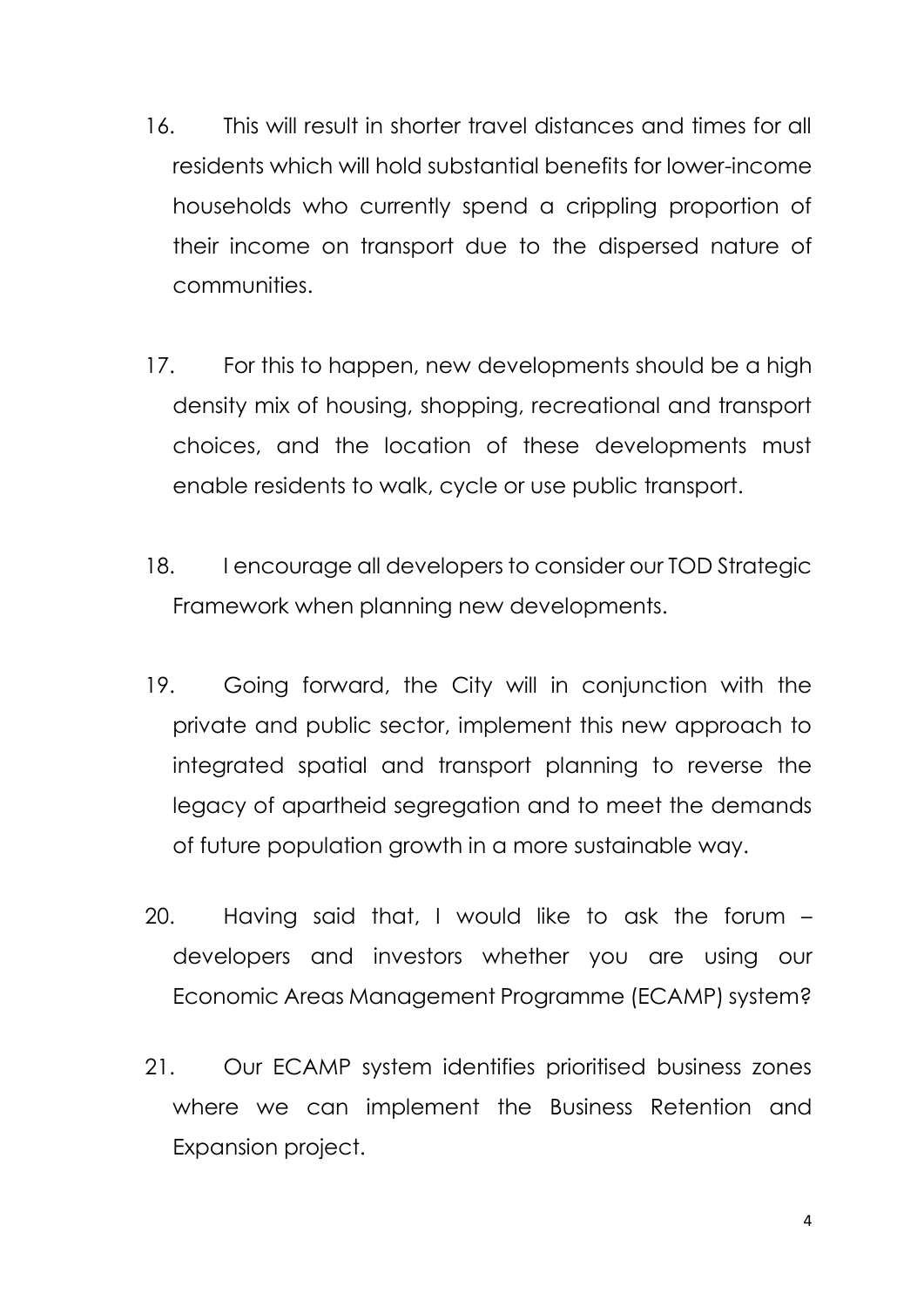- 22. These have already been undertaken in areas such as Philippi, Retreat, Blackheath, Bellville and are ongoing with relevant area partners such as the City Improvement Districts (SRA's), Greater Tygerberg Partnership and Philippi East Development Initiative (PEDI).
- 23. ECAMP allows us to track and routinely assess the market performance and long-term growth potential of over seventy business precincts across the metro and identify interventions to ensure that each business district can perform optimally.
- 24. I would value your input and response on the system and any ideas on how we can improve the system.
- 25. In line with our efforts to create an opportunity city by leveraging the City's assets and stimulate economic growth and investment with the release of property not required for municipal purposes, the City has released a number of properties to the market in the current financial year.
- 26. These include sites in Lansdowne, Simons Town, Mitchell's Plain, Goodwood, Blue Downs and Brakenfell amongst others.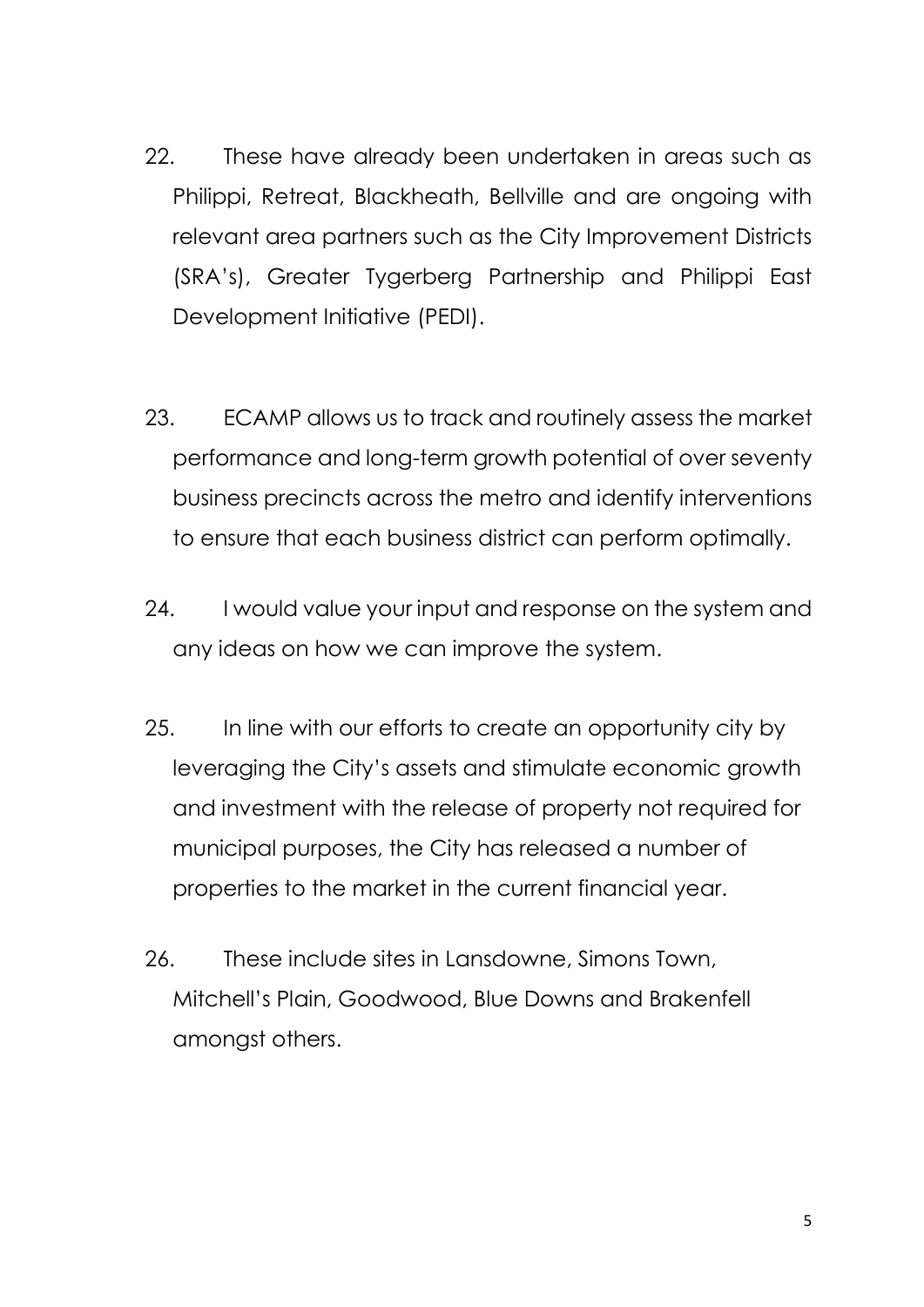- 27. We have also repackaged a site in Century City by subdividing it into smaller erven which may be more marketable.
- 28. In terms of the role of development in the City and our support as a regulator, the last three financial years from 2012 until 2015, has seen an increase of 9.8% in the number of development (both building plan and land use) applications processed by the City.
- 29. The value of building work approved increased by 44.5% from R14.6 billion in 2012/2013 to R21.1 billion in 2014/15.
- 30. Since the implementation of our electronic workflow system (DAMS) in April 2014, more than 56 000 building plans and more than 20 000 land use applications have been processed to date.
- 31. The National Treasury commissioned the World Bank to conduct its international "Ease of Doing Business" benchmarking at a sub-national scale by benchmarking all South African metros individually against its standard six indicators. One of these are building plan approvals.
- 32. Cape Town at 79%, scored not only number 1 in South Africa on this building plan approvals, it scored higher than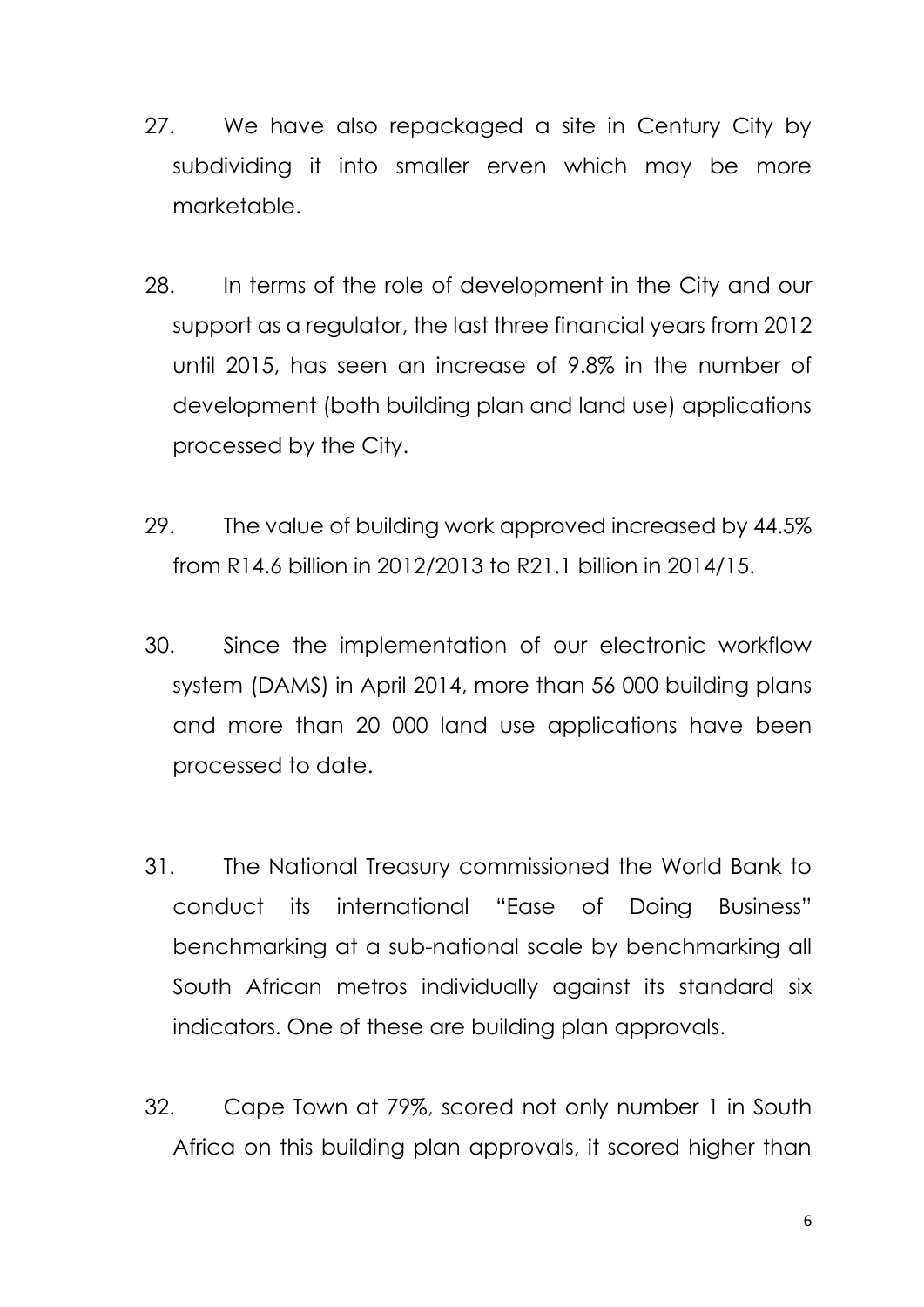the 76% average for High Income Economies amongst the Organisation for Economic Co-operation and Development (OECD) countries.

- 33. It is more difficult to stay on top, than getting there. So what are we doing next?
- 34. I am delighted to announce that as of 18 April 2016 planning and building plan applications can be submitted via the internet as a web portal submission platform has been implemented as I promised to SAPOA in October 2015. This is a first in South Africa.
- 35. This portal submission and tracking tool is already being used and test-driven by a number of architects, planners and engineers as pilot users.
- 36. You can now conduct business via the City's web portal from the comfort of your own office, home or abroad.
- 37. This removes the need to stand in a queue or producing hard copy documents.
- 38. Users are able to track their own applications online every step of the way.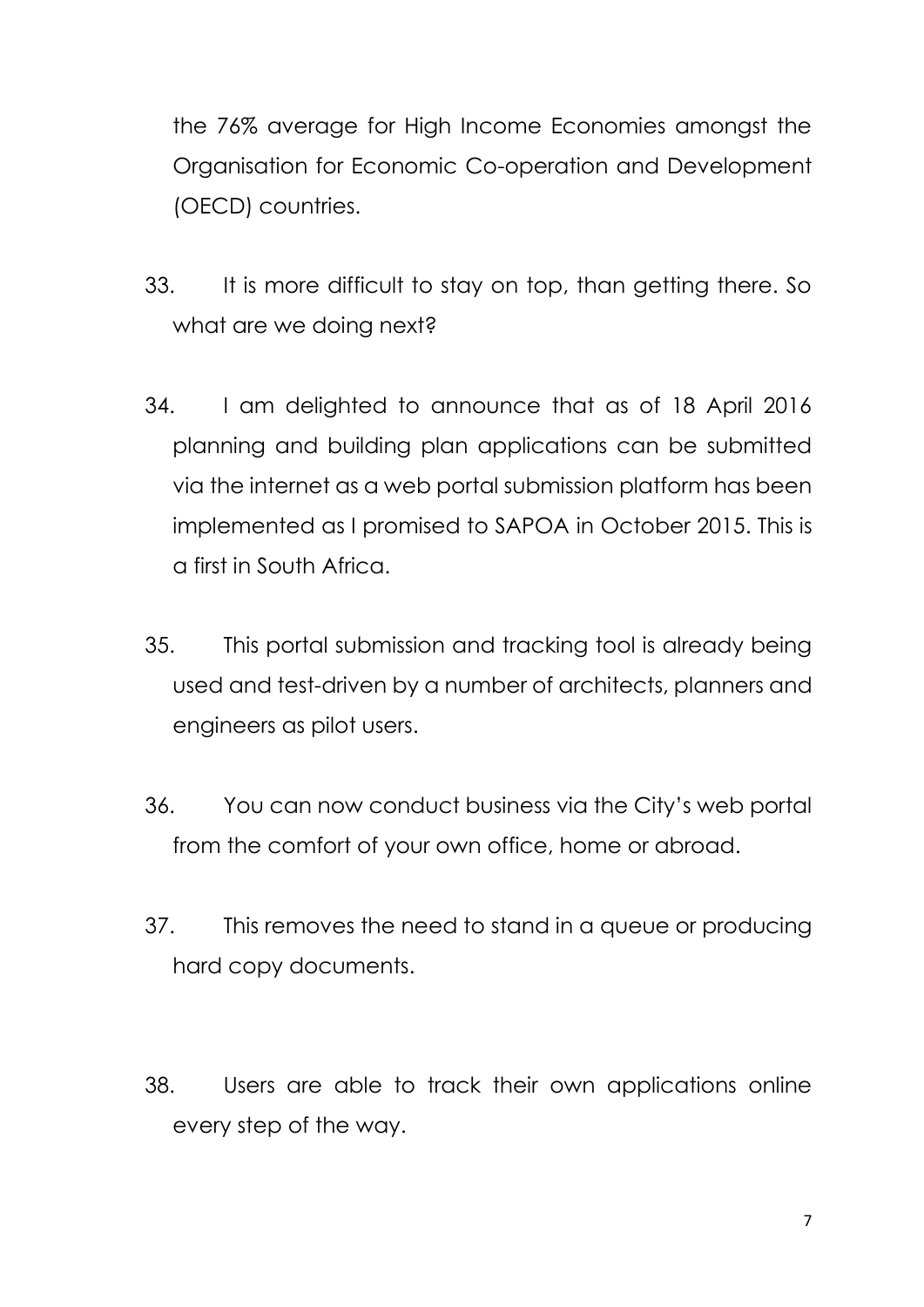- 39. Initial feedback from users is very positive and I encourage you all to register for e-submissions.
- 40. In November 2015, we also announced our multi-year R750million Congestion Relief programme which will see investment into new roads and road upgrades that will assist in alleviating traffic at various pressure points across the City.
- 41. I appeal to you to work with us to solve the congestion problem.
- 42. We also have a responsibility to balance the needs of our residents, business and protect the environment so we have to carefully consider the long lasting impact of development on resource efficiency and climate change resilience measures.
- 43. Tomorrow, City officials will be presenting the latest trends in resource efficient development and the cost benefits of resource efficiency measures.
- 44. We have to do more with less, and do it better.
- 45. In closing, as we discuss the future of our city, goals and challenges, let us take our responsibilities seriously.